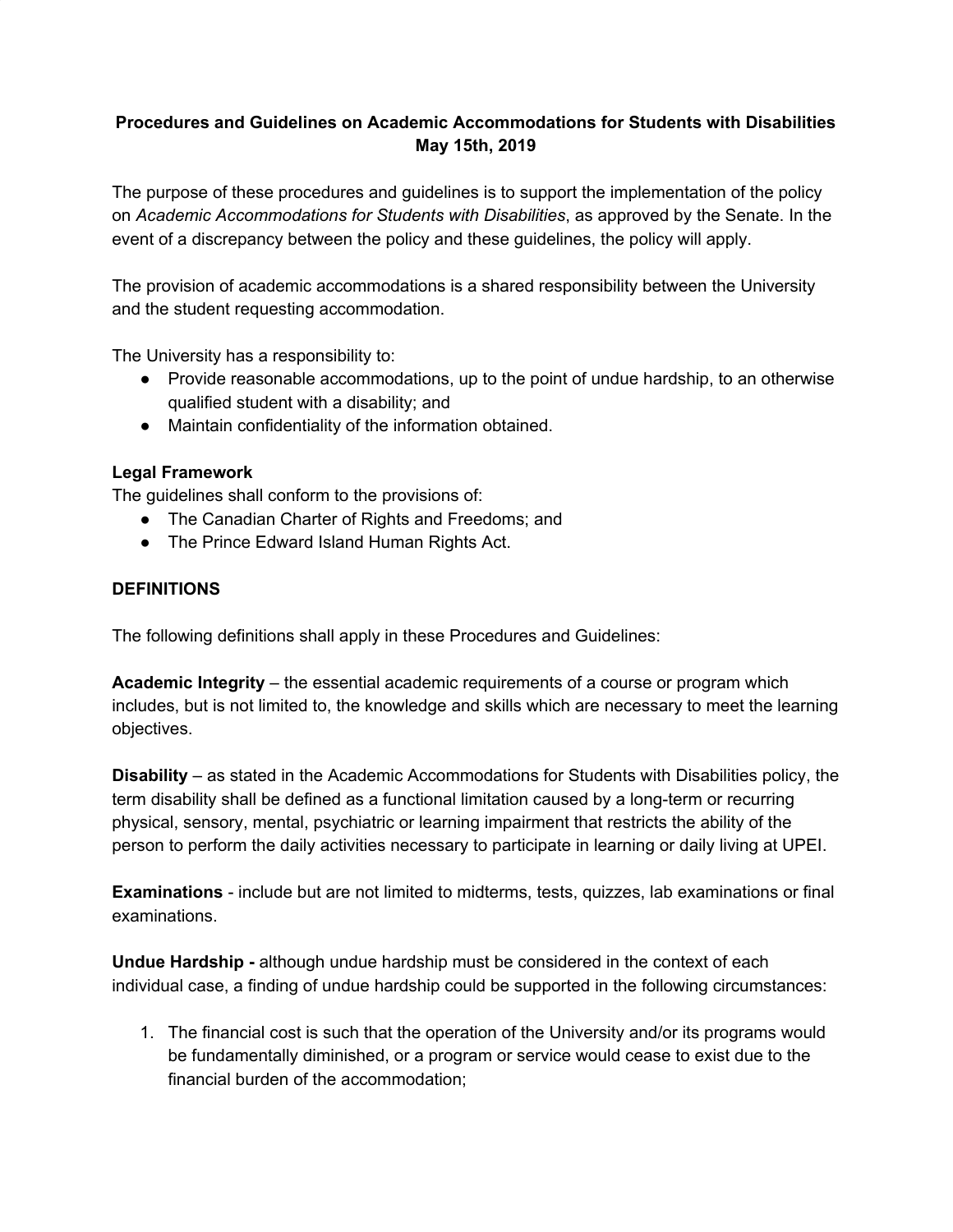- 2. There is a risk to public safety or a substantial risk of personal injury to the student with a disability;
- 3. The accommodation unreasonably impedes the ability of other students to pursue academic studies; or
- 4. When accommodation alternatives would result either in lowering academic standards or requiring substantial alteration of essential course or program requirements.

Significant costs related to a requested accommodation shall be considered in the context of the university as a whole, not on the basis of a department, division, faculty, school, or program.

The onus is on the University to prove undue hardship.

# **REGISTRATION WITH ACCESSIBILITY SERVICES**

To receive academic or physical accommodations, students must register with Accessibility Services.

# **DOCUMENTATION REQUIREMENTS**

Students requesting academic accommodations must provide appropriate documentation satisfactory to the University. The assessment must reflect the students' learning needs in a university setting and support the requested accommodation. Specific documentation requirements are as follows:

- 1. Documentation for students with learning disabilities must include a psychoeducational assessment report that contains a diagnosis of a learning disability. It must be completed and signed by a registered psychologist or a registered psychological associate to support these requests.
- 2. Documentation to support medical or psychological disabilities must be from a qualified professional and include a statement of the diagnosis and nature of the disability; information on the severity, duration and intensity of the disability; and whether the disability is permanent or temporary.

Documentation will need to be renewed as appropriate to reflect the students' ongoing need for academic accommodations.

## **Documentation must be current**

- As psychoeducational assessment must be within a five-year time period from the date of assessment;
- For returning students whose conditions are stable the original supporting medical documentation will meet requirements;
- When new or returning students functional abilities show significant change, new supporting documentation may be required;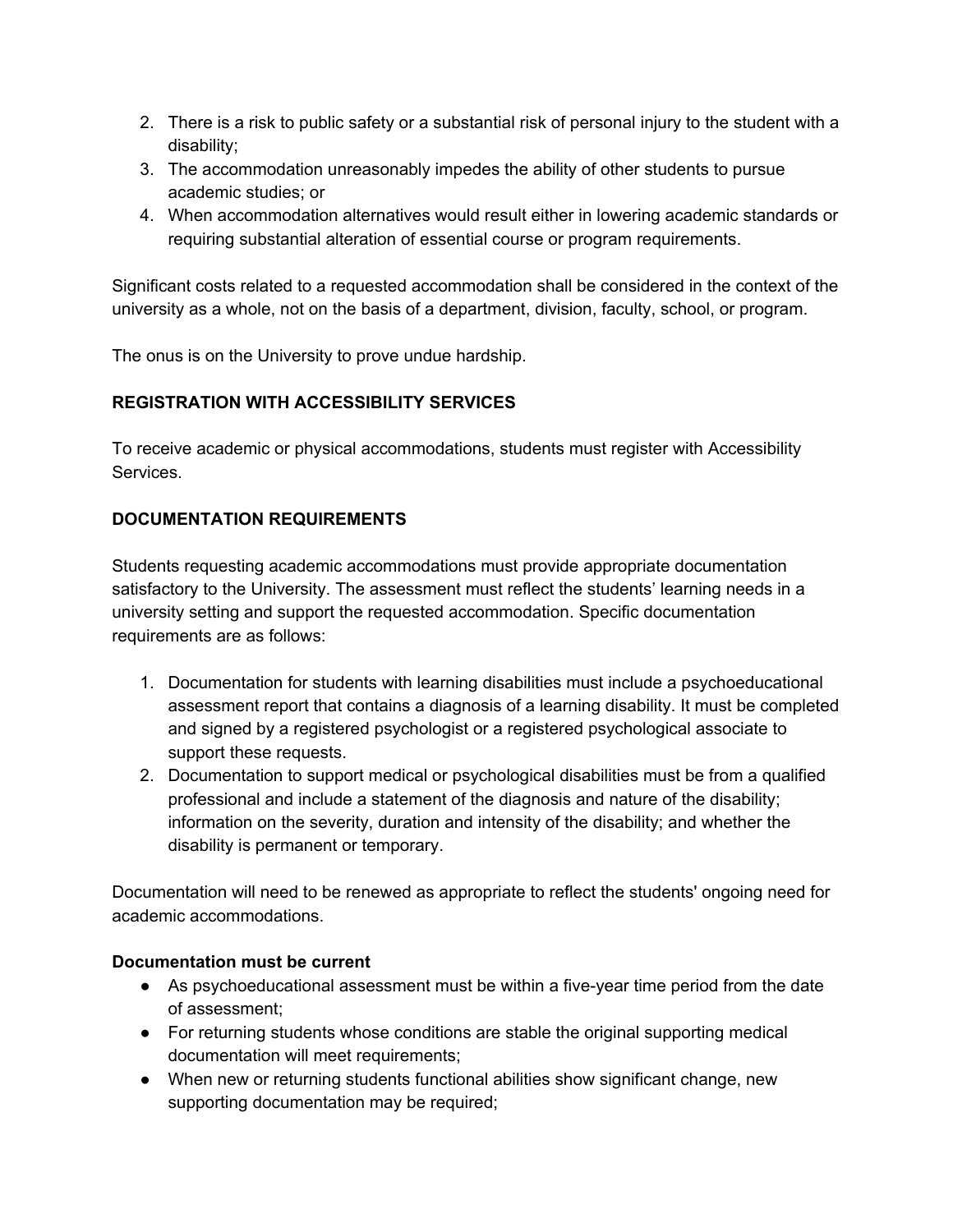● In certain circumstances, a student will be provided accommodation on a limited basis while obtaining documentation.

# **ACADEMIC ACCOMMODATION**

Reasonable accommodation will be provided to students with disabilities without compromising the academic integrity of the essential educational requirements of an academic course/program as determined by the University.

Academic accommodations may include but are not limited to:

- An adaptation to a component of a program, or alternative forms of evaluation (assigning a term paper instead of an oral presentation to a student with a speech impairment or autism);
- Use of assistive technology in the classroom/laboratory/field (e.g. FM systems worn by course instructor)
- Use of oral and visual language interpreters, educational attendants, and/or note takers in the classroom;
- Use of audio and/or visual recording of lectures;
- Support for examinations including extra time, a distraction-reduced environment, and use of a computer, adaptive software and a word processor;
- Special seating or accessible tables; or
- Adjustments to lighting.

# **PROVISION OF ACADEMIC ACCOMMODATION**

Accessibility Services support students who have documented visible, invisible, and/or temporary disabilities.

Accommodations and Services include:

- Campus accessibility
- Confidential consultations
- Test, exam and classroom accommodations
- Assistance with grants
- Assistance with adaptive technology
- Note taking, tutoring, mentoring
- Use of a scribe or oral testing
- Learning -strategy support
- Assistance with self-advocacy
- Transition planning with high schools and families
- Textbook to audio/pdf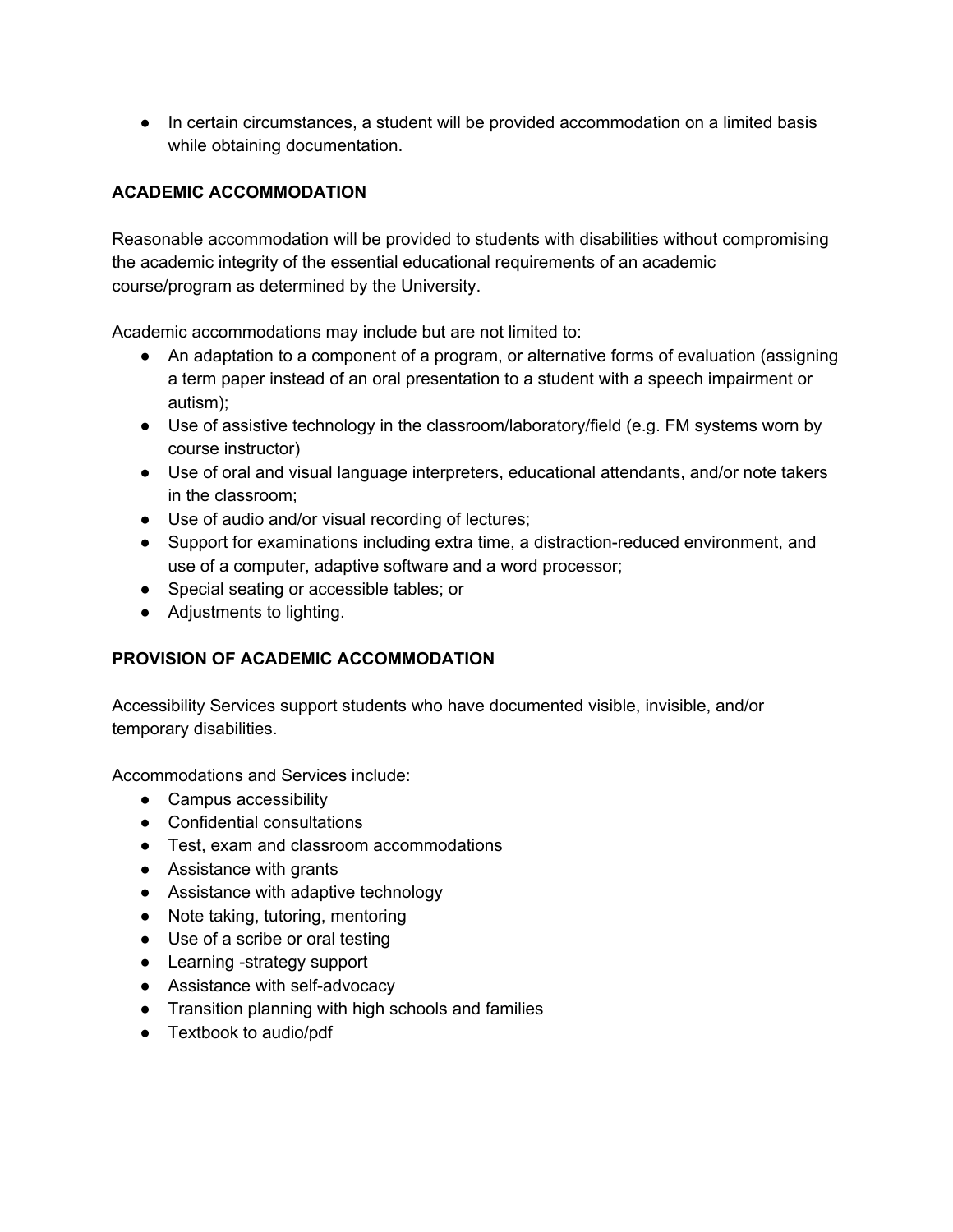# **The Human Rights Guidelines for Accommodating Post-Secondary Students (May 2017) state that:**

Accommodation does not mean that education providers are required to lower their academic standards. On the contrary, students with disabilities are expected to develop the same essential skills as their classmates. The manner in which those skills are developed may differ however if a certain course requirement poses particular difficulty for students with disabilities, the education provider should examine that requirement and determine whether it is truly necessary to meet the educational objectives of the program and whether it would be possible to waive or modify the requirement without affecting those objectives.

Ultimately, an education provider should develop curriculum with an eye toward inclusion. This process may include putting course materials online, ensuring that they are available in alternate format from the outset or implementing universal design principles. By designing the program in ways that permit students with disabilities to fully participate, an education provider cannot only promote an inclusive educational environment but may also make the accommodation process smoother for both the provider and the students. The education provider should also provide guidance to its instructors and support staff on working with students with disabilities to provide an environment that is welcoming, inclusive, and free from discrimination.

Recommendations from the students' documentation may necessitate the need for academic accommodations on a case-by-case basis and collaboration between the course instructor, the student, Accessibility Services will be required. These include requests for:

- Advanced provision of reading lists, class notes and other course materials (e.g. accessible PDFs);
- Alternate scheduling for the completion of course, project, thesis work, or examinations, including competency examinations;
- Waving the participation requirement by re-waiting other evaluation methodology, or by the provision of an alternative assignment;
- Extensions to incompletes.

# **THE REGISTRATION PROCESS FOR ACCESSIBILITY SERVICES**

- The Registrar's office will provide Accessibility Services information on students with disabilities who self declare upon admission so accommodation needs can be arranged prior to starting university.
- Students will make appointments directly or will be referred through the year. Therefore, intake is a continuous process.
- Documentation will be reviewed and individualized accommodation plans will be developed.
- When necessary, referrals will be made and may include psychological assessments, academic or health-related supports, counselling, tutoring, mentoring, learning strategist, educational attendants or external services.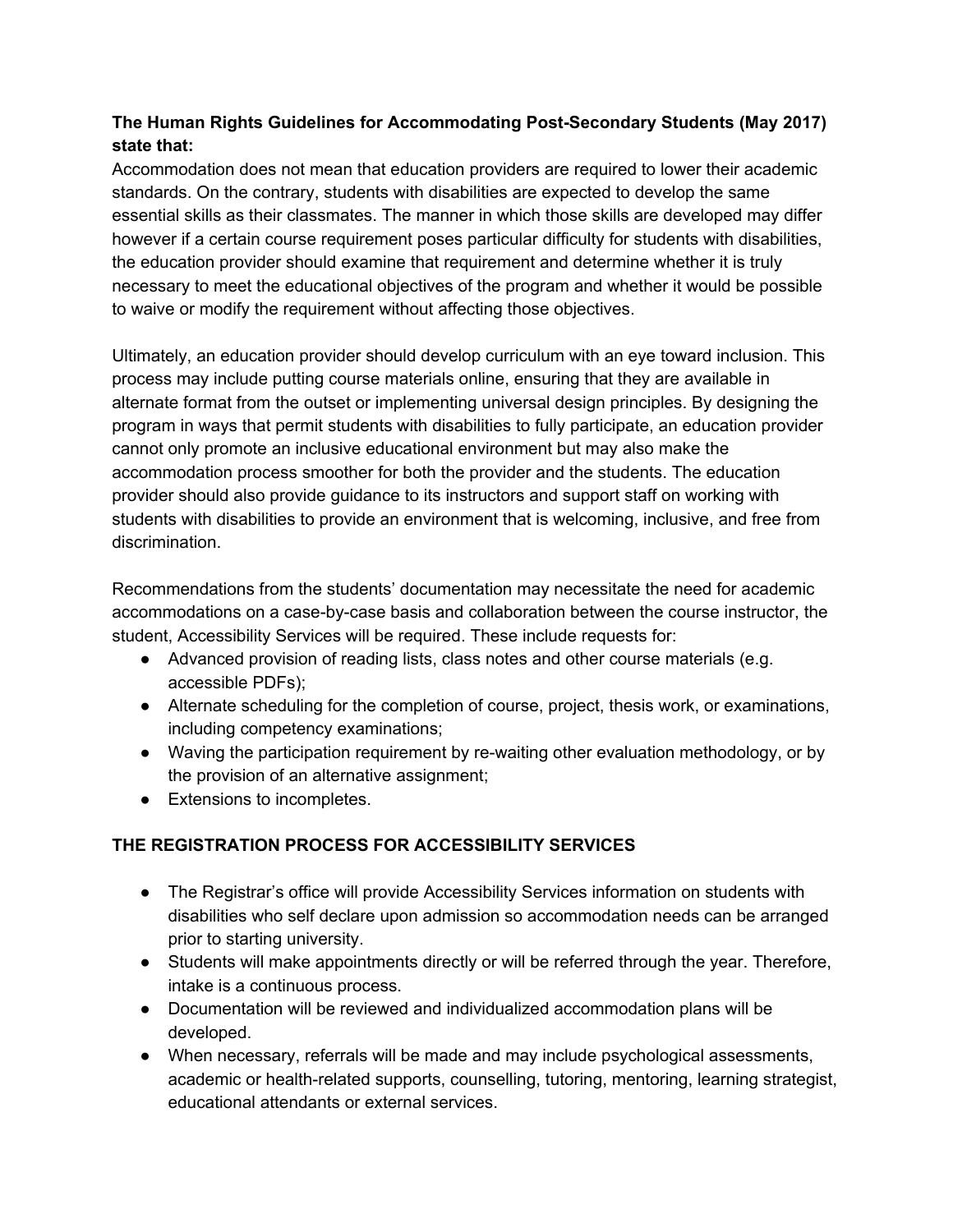- Once a student registers with Accessibility Services, they are required to submit their Student [Accommodation](https://portal.upei.ca/forms/_layouts/15/FormServer.aspx?XsnLocation=https://portal.upei.ca/forms/ExamAccommodations/Forms/template.xsn&SaveLocation=https%3A%2F%2Fportal%2Eupei%2Eca%2Fforms%2FExamAccommodations&ClientInstalled=false&DefaultItemOpen=1&Source=https%3A%2F%2Fportal%2Eupei%2Eca%2Fforms%2FExamAccommodations%2FForms%2FAllItems%2Easpx) Form to their case manager. Once received, an email will be sent to each instructor/professor outlining approved classroom and exam accommodation needs.
- It is important to know that the student is not required to disclose their disability, nor should the course instructor request this of the student. The medical documentation has been reviewed and verified by the Accessibility Services coordinator. Students are encouraged to identify themselves to the course instructor and discuss their individual learning needs early in the term.

# **EXAM ACCOMMODATIONS**

Students registered with Accessibility Services (with supporting medical documentation) require some form of exam accommodation (e.g. distraction-reduced environment, additional time, adaptive technology, word processor, stand up desk, low lighting). Often this results in the exam being written with Accessibility Services at one of our two testing locations - Dalton Hall room 111 and Robertson Library room 304.

#### **Student and proctor responsibilities**

- Students are required to schedule each of their tests and exams on Access Deck at least 72 business hours prior to each test or exam.
- Students are encouraged to schedule tests and exams as soon as they are available or made aware.
- Students are required to schedule their final exams with Accessibility Services as soon as the final exam schedule is released. The specific deadline will be sent by email.
- Approximately three days prior to the test or exam, Accessibility Services will contact the instructor/professor and arrange for the test or exam to be delivered either in person or electronically to Accessibility Services at least one business day prior to the test or exam time.
- Once the student arrives for an exam, the proctor will escort the student to an exam room and provide them with the exam.
- If a student arrives more than 30 minutes late, based on Regulation 13 [Examination](https://pressbooks.library.upei.ca/calendar/chapter/undergraduate-and-professional-programs-academic-regulations/) [Regulations](https://pressbooks.library.upei.ca/calendar/chapter/undergraduate-and-professional-programs-academic-regulations/), they may not be able to write their exam.
- Exams taken at Accessibility Services are carefully invigilated. All materials taken into the exam rooms, such as pencil cases, are checked. Students are also regularly checked upon during the exam. All personal belongings of the student including all electronic devices are kept with the exam proctor.
- After the exam is completed it is secured under lock and key.
- An Accessibility Services staff member will deliver exams back to their departments at least once a week. Someone must be available in the department to sign for the exam. If not, it will be returned to Dalton Hall 111 for pick up. Completed exams can be picked up from Dalton Hall 111 Monday to Friday 8:00 am - 4:00 pm the day after the exam is written.